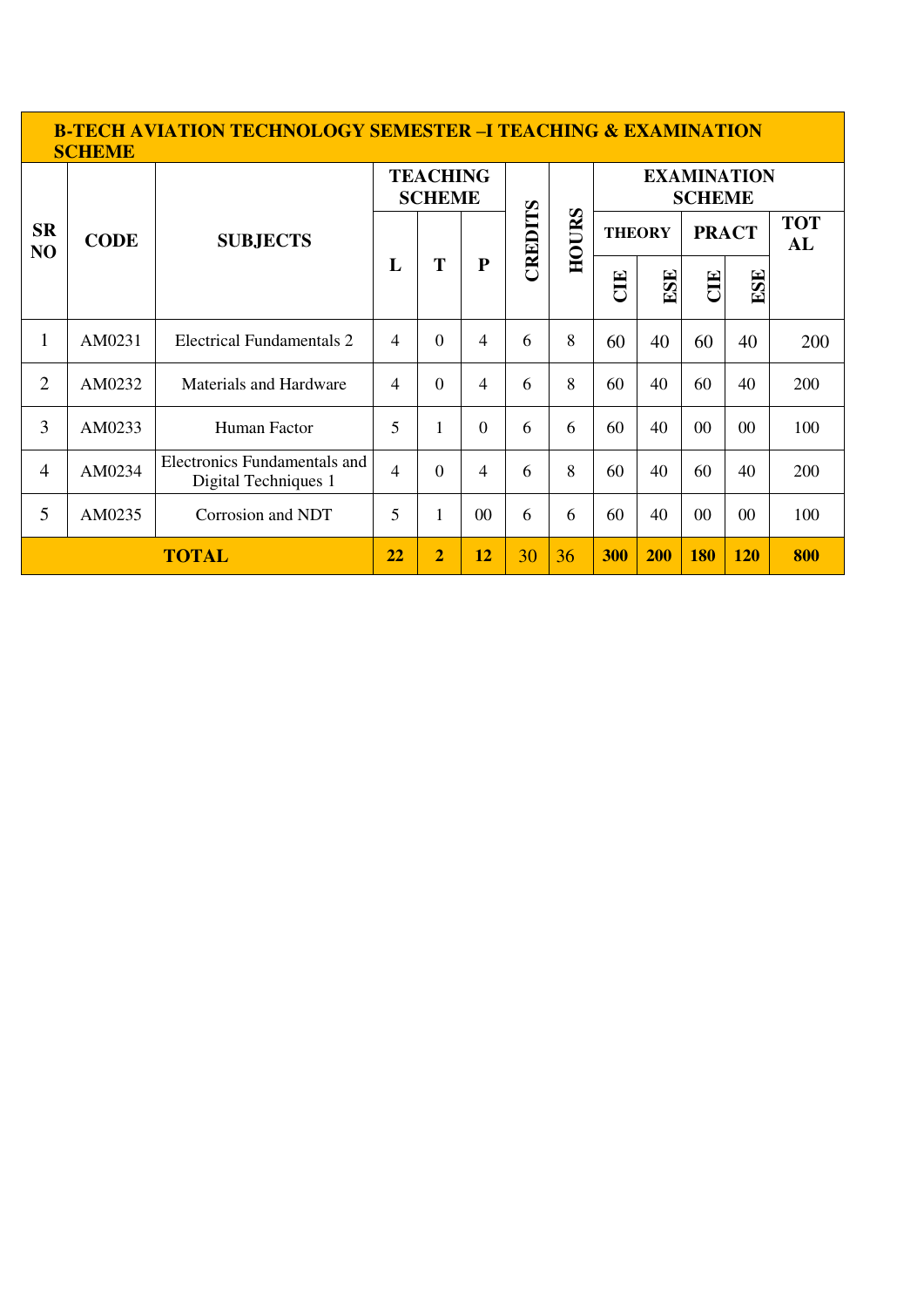| Subject: Electrical Fundamentals 2 |                             |                  |                |                                                   |                                                      |                                                                                         |                                                                                            |              |  |
|------------------------------------|-----------------------------|------------------|----------------|---------------------------------------------------|------------------------------------------------------|-----------------------------------------------------------------------------------------|--------------------------------------------------------------------------------------------|--------------|--|
|                                    | Program: B. Sc (Honours) AM |                  |                |                                                   | Subject Code: AM0231                                 |                                                                                         | Semester: II                                                                               |              |  |
|                                    |                             |                  |                |                                                   |                                                      |                                                                                         |                                                                                            |              |  |
|                                    | <b>Teaching Scheme</b>      |                  |                |                                                   | <b>Examination Evaluation Scheme</b>                 |                                                                                         |                                                                                            |              |  |
| Lecture                            | <b>Tutorial</b>             | <b>Practical</b> | <b>Credits</b> | <b>University</b><br><b>Theory</b><br>Examination | <b>University</b><br><b>Practical</b><br>Examination | <b>Continuous</b><br><b>Internal</b><br><b>Evaluation</b><br>$(CIE)$ -<br><b>Theory</b> | <b>Continuous</b><br><b>Internal</b><br><b>Evaluation</b><br>$(CIE)$ -<br><b>Practical</b> | <b>Total</b> |  |
| 4                                  | 0                           | 4                | 6              | 16/40                                             | 16/40                                                | 24/60                                                                                   | 24/60                                                                                      | 200          |  |

- 1. To describe the generation of electricity & various DC sources of electricity.
- 2. To describe the basics working of DC motor & DC generator.
- 1. To discuss the understanding of various types of AC electrical motors.
- 2. To discuss the various types of electrical cables & connectors.
- 3. To discuss about Electromagnetic Environment.

#### **Course Outcomes:**

- CO 1: State the different types of electrical laws. [BT-1]
- CO2: Explain different types of electrical components. [BT-2]
- CO 3: Calculate the different types of electrical parameters. [BT-3]
- CO 4: Describe the concepts and ideas of AC fundamentals. [BT-2]
- CO 5: Explain the working principle & amp; construction of Electrical machines. [BT-
- 2]
- CO 6: Design & amp; development of different types of Filters. [BT-6]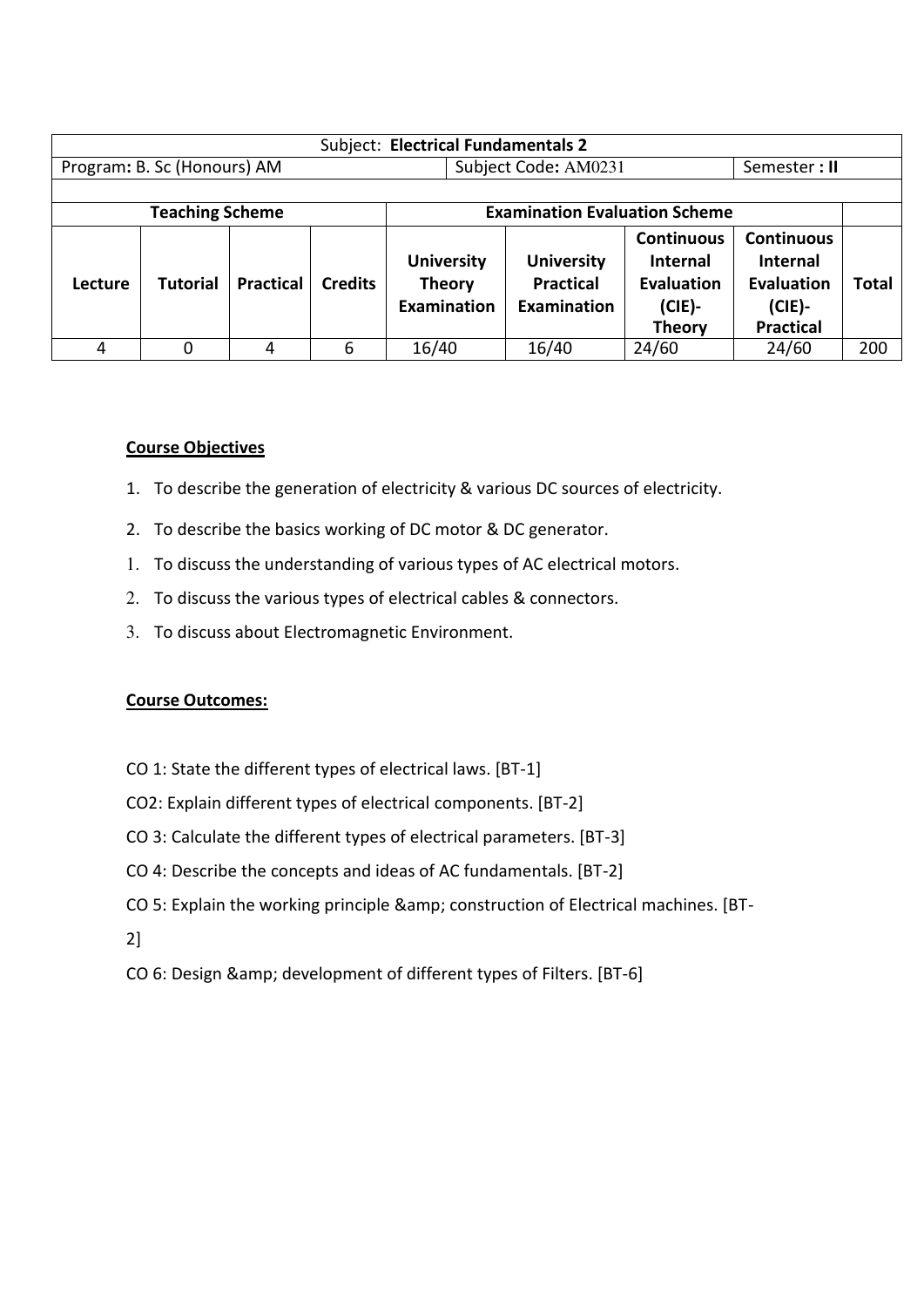| Unit 1 |                                                                                                                                                         | 10 Hrs. |
|--------|---------------------------------------------------------------------------------------------------------------------------------------------------------|---------|
|        | <b>Generation of Electricity</b><br>Elementary knowledge on generation of electricity by the following                                                  |         |
|        | methods, light, heat, friction, pressure, chemical action, magnetism and                                                                                |         |
|        | motion.                                                                                                                                                 |         |
|        | <b>DC Sources of Electricity</b>                                                                                                                        |         |
|        | Construction and basic chemical action of: primary cells, secondary cells, lead                                                                         |         |
|        | acid cells, nickel cadmium cells, other alkaline cells; Cells connected in series                                                                       |         |
|        | and parallel; internal resistance and its effect on a battery; Construction,                                                                            |         |
|        | materials and operation of thermocouples; Operation of photo-cells.                                                                                     |         |
| Unit 2 | <b>DC Motor/Generator Theory</b>                                                                                                                        | 10 Hrs. |
|        | Basic motor and generator theory; Construction and purpose of components                                                                                |         |
|        | in DC generator; Operation of, and factors affecting output and direction of                                                                            |         |
|        | current flow in DC generators; Operation of, and factors affecting output<br>power, torque, speed and direction of rotation of DC motors; Series wound, |         |
|        | shunt wound and compound motors; Starter Generator construction.                                                                                        |         |
|        |                                                                                                                                                         |         |
|        | <b>AC Generators</b>                                                                                                                                    |         |
|        | Rotation of loop in a magnetic field and waveform produced;                                                                                             |         |
|        | Operation and construction of revolving armature and revolving                                                                                          |         |
|        | field type AC generators; Single phase, two phase and three phase                                                                                       |         |
|        | alternators; Three phase star and delta connections advantages                                                                                          |         |
|        | and uses; Permanent Magnet Generators.                                                                                                                  |         |
| Unit 3 | <b>AC Motors</b>                                                                                                                                        | 20 Hrs. |
|        | Construction, principles of operation and characteristics of: AC synchronous                                                                            |         |
|        | and induction motors both single and polyphase; Methods of speed control                                                                                |         |
|        | and direction of rotation; Methods of producing a rotating field: capacitor,                                                                            |         |
|        | inductor, shaded or split pole.                                                                                                                         |         |
|        | <b>Power</b>                                                                                                                                            |         |
|        | Power, work and energy (kinetic and potential); Dissipation of power by a                                                                               |         |
|        | resistor; Power formula; Calculations involving power, work and energy.                                                                                 |         |
| Unit 4 | <b>Aircraft Electrical Cables and Connectors</b>                                                                                                        | 20 Hrs. |
|        | a). Cable types, construction and characteristics; High tension and co-axial                                                                            |         |
|        | cables;                                                                                                                                                 |         |
|        | Crimping; Connector types, pins, plugs, sockets, insulators, current and                                                                                |         |
|        | voltage rating, coupling, identification codes<br>B). Electrical Wiring Interconnection System (EWIS) Continuity, insulation                            |         |
|        | and bonding techniques and                                                                                                                              |         |
|        | Testing; Use of crimp tools: hand and hydraulic operated; testing of crimp                                                                              |         |
|        | joints; Connector pin removal and insertion; Co-axial cables: testing and                                                                               |         |
|        | installation                                                                                                                                            |         |
|        | Precautions; Identification of wire types, their inspection criteria and                                                                                |         |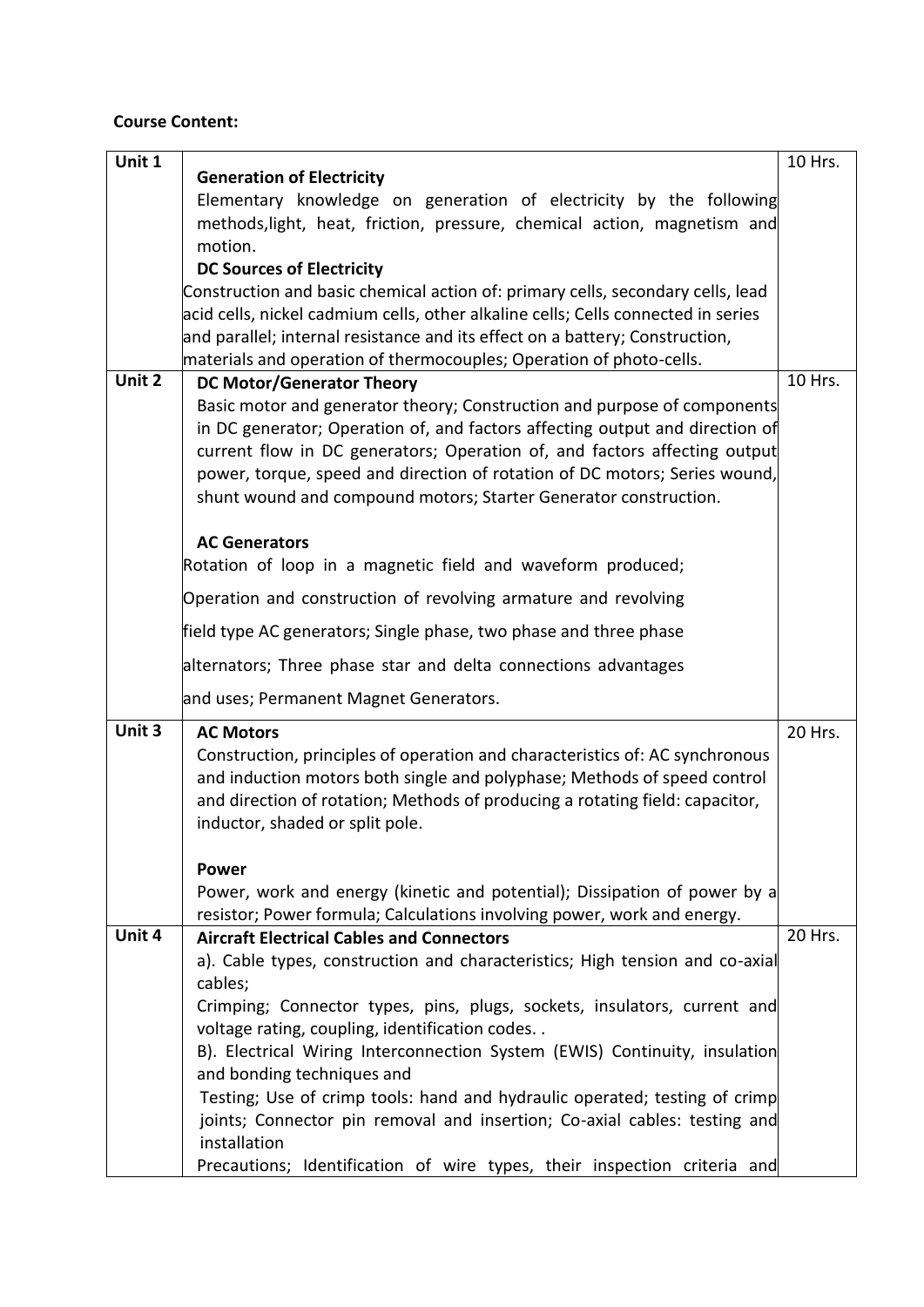damage tolerance Wiring protection techniques: Cable looming and loom support, cable clamps, and Protective Sleeving techniques including heat shrink wrapping, shielding. EWIS installations, Inspection, repair, maintenance and cleanliness standards. **Electromagnetic Environment**  Influence of the following phenomena on maintenance practices for electronic system: EMC-Electromagnetic Compatibility; EMI Electromagnetic Interference; HIRF-High Intensity Radiated Field; Lightning/lightning protection.

### **Reference Books:**

#### **Reference Books:**

Electrical Technology- by B.L.Theraja

Aircraft Electrical System- by E.H.J.Pallett

Aircraft Electricity and electronics-by Bent McKinley and also by Eismin/Bent **McKinley** 

## **List of Practical:**

Generation of electricity by light , heat, chemical action, magnetism, and

- **1**  motion
- **2** Construct power sources using primary and secondary cells
- **3** Construct a model to study usage of thermo-cell and photo-cell
- **4** Construct a model to generate DC power using different method of coil

arrangements (Series, shunt) to understand their Usage.

**5** Construct a model of DC motor using different method of coil arrangements

(Series, shunt) to understand their Usage.

- **6** Construct a model to generate single/Poly-phase AC power to understand their Usage.
	- **7** Construct a model of AC motor using single/ Poly-phase l arrangements to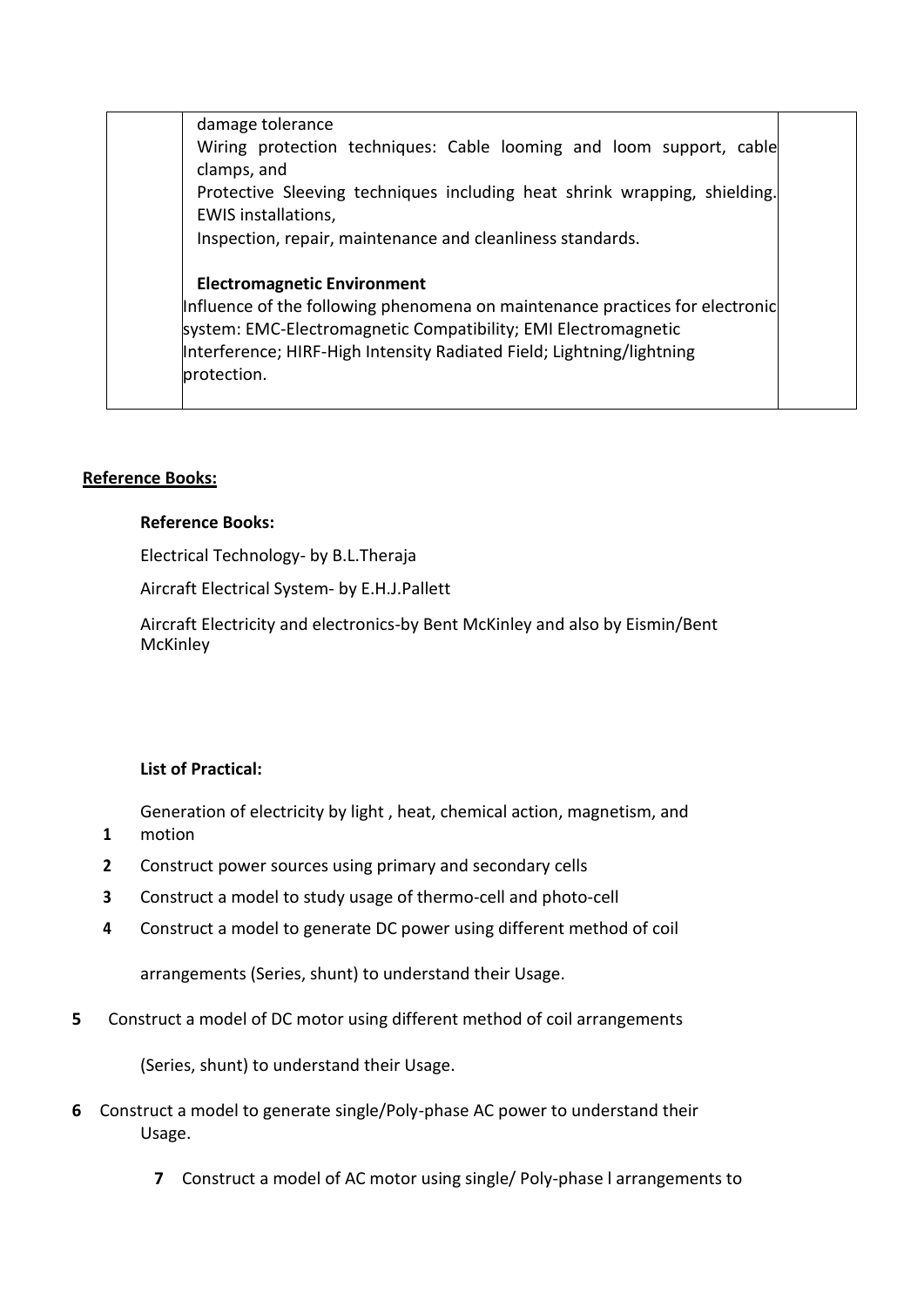understand their Usage.

Measure amount of power dissipated by various resistors; calculation of

- **8**  power
- **9** Using at least two crimping systems, select appropriate cable crimping tools and

crimp cables to prepare cable ends or plug / socket terminals.

**10** Check an aircraft electrical circuit for continuity in conjunction with an electrical

wiring diagram.

**11** Identify cables and cables values by reference to the maintenance manuals.

Identify a range of electrical component symbols.

- **12** Inspection of electrical cable looms / bundles and cable trunking. Select and use appropriate cable stripping tools and solder cables to single
- **13** and

multipin connectors / tag boards

- **14** Prepare, and install a simple loom, using at least two binding methods
- **15** Identification of various fasteners and locking devices used in aircraft.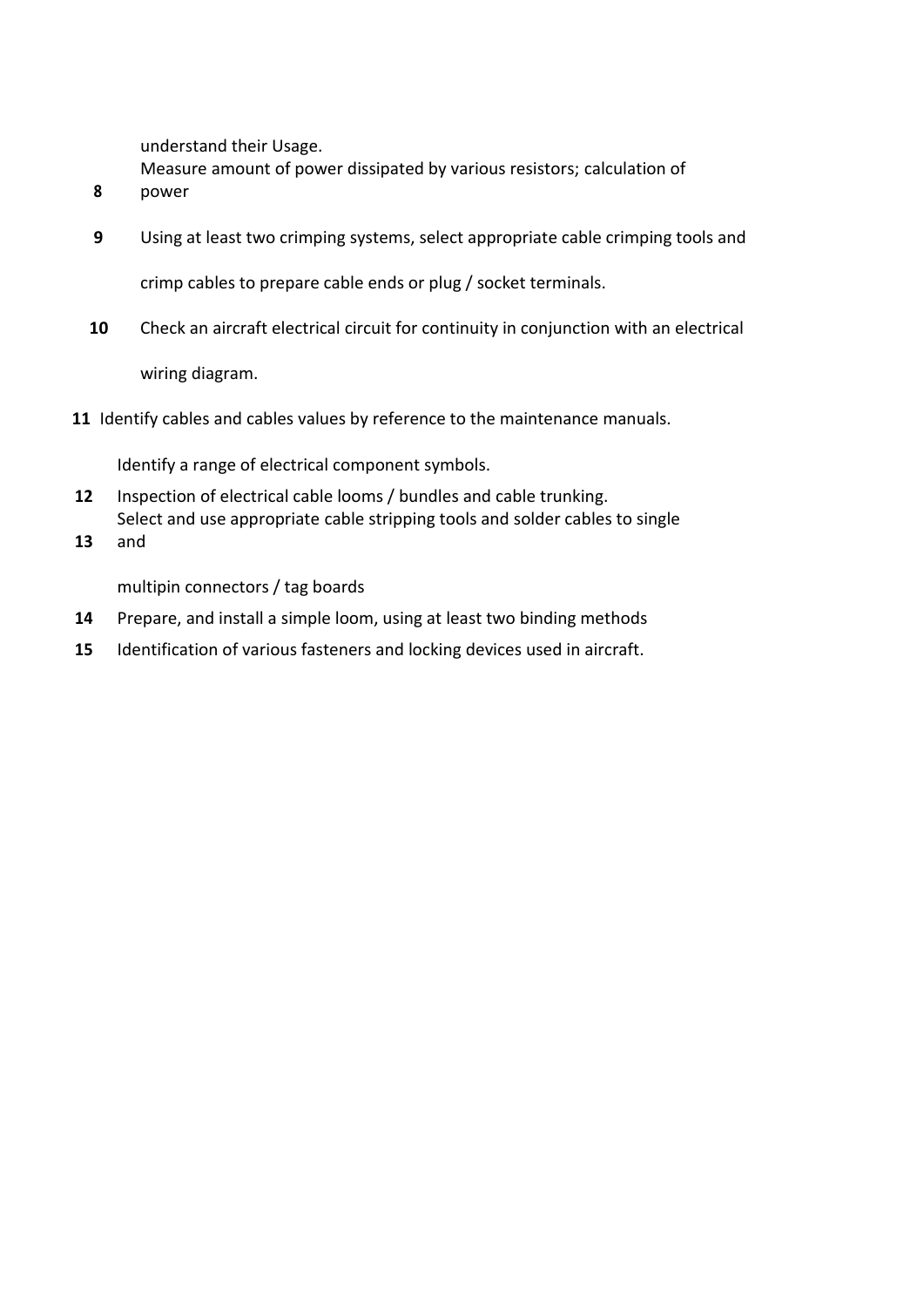| <b>Subject: Aircraft Material and Hardware</b><br>(Corrosion) |                             |                                       |  |                                                   |                                                             |                                                                                         |                                                                                            |              |  |
|---------------------------------------------------------------|-----------------------------|---------------------------------------|--|---------------------------------------------------|-------------------------------------------------------------|-----------------------------------------------------------------------------------------|--------------------------------------------------------------------------------------------|--------------|--|
|                                                               | Program: B. Sc (Honours) AM |                                       |  |                                                   | Subject Code: AM0232                                        |                                                                                         | Semester : II                                                                              |              |  |
|                                                               |                             |                                       |  |                                                   |                                                             |                                                                                         |                                                                                            |              |  |
|                                                               | <b>Teaching Scheme</b>      |                                       |  |                                                   | <b>Examination Evaluation Scheme</b>                        |                                                                                         |                                                                                            |              |  |
| Lecture                                                       |                             | <b>Tutorial   Practical   Credits</b> |  | University<br><b>Theory</b><br><b>Examination</b> | <b>University</b><br><b>Practical</b><br><b>Examination</b> | <b>Continuous</b><br><b>Internal</b><br><b>Evaluation</b><br>$(CIE)$ -<br><b>Theory</b> | <b>Continuous</b><br><b>Internal</b><br><b>Evaluation</b><br>$(CIE)$ -<br><b>Practical</b> | <b>Total</b> |  |
|                                                               |                             |                                       |  | 16/40                                             | 16/40                                                       | 24/60                                                                                   | 24/60                                                                                      | 200          |  |

- 1. Study about aircraft materials ferrous & non-ferrous.
- 2. Study about aircraft materials composite and Non-metallic.
- 3. Study about different types of different types of fasteners.
- 4. Identification and types of rigid and flexible pipes.
- 5. Study about springs & bearings.
- 6. Study about different types of Gear and their application.
- 7. Study about different types of cables & connectors**.**

#### **Course Outcomes:**

CO 1: Describe Heat Treatment methods of Ferrous and Non Ferrous materials. [BT- 2]

CO 2: Illustrate different types of Corrosion, factor affecting corrosion and its removal process. [BT-3]

- CO 3: Define various type of Gears and their applications. [BT-1]
- CO 4: Discuss types of Solid and Blind Rivets, their specification, identification and heat treatment. [BT-2]
- CO 5: Describe different types of Bolts, Studs and screw types, their identification, marking and its uses. [BT-2]
- CO 6: Explain the identification of, and types of rigid and flexible pipes and their connector used in aircraft. [BT-2]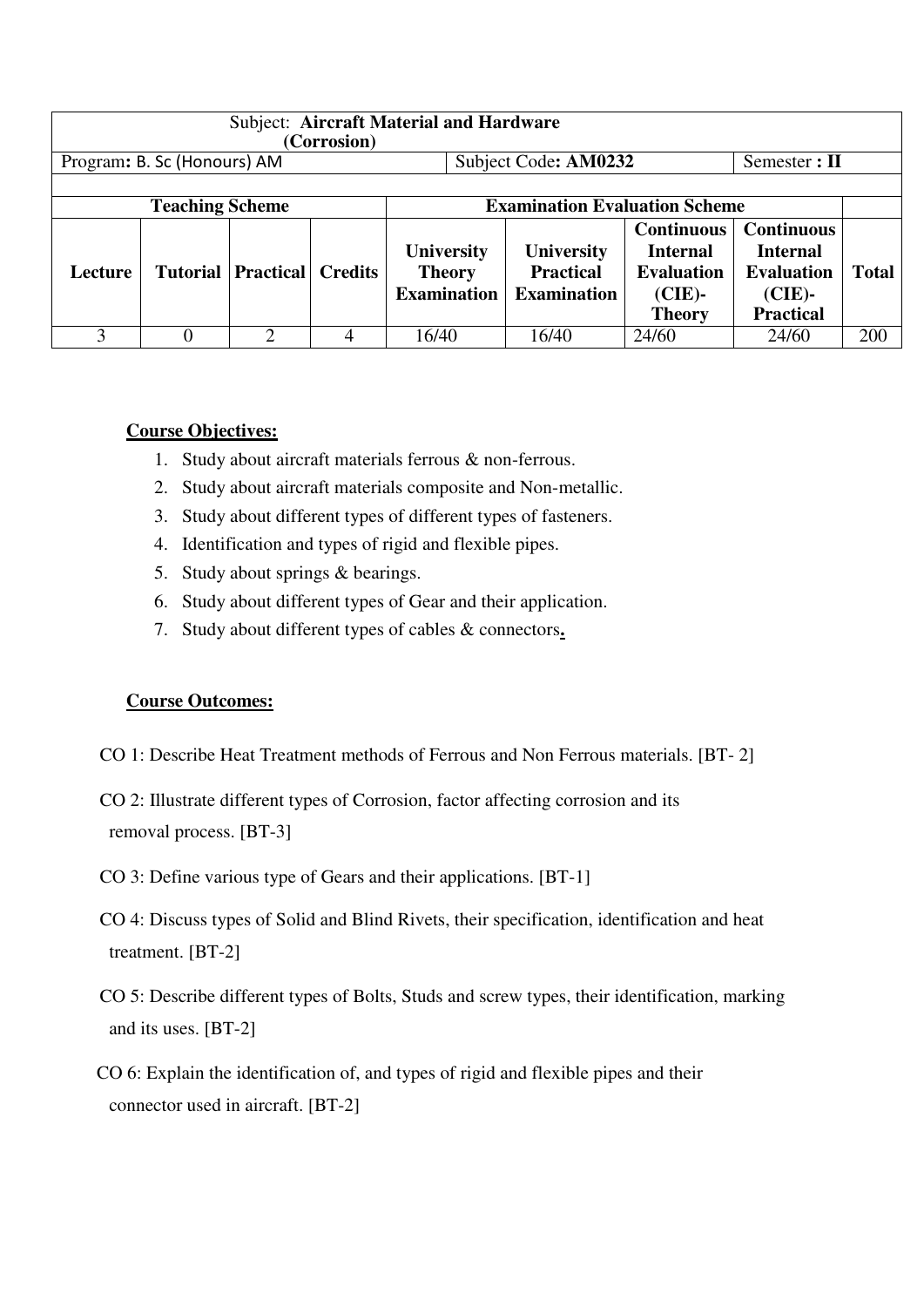# **COURSE CONTENT: AIR CRAFT MATERIALS & HARDWARE**

| Unit 1 Aircraft Materials — Ferrous                                                                                                                                                | 15Hrs.    |
|------------------------------------------------------------------------------------------------------------------------------------------------------------------------------------|-----------|
| (a) Characteristics, properties and identification of common alloy steels                                                                                                          |           |
| used in aircraft; Heat treatment and application of alloy steels.                                                                                                                  |           |
| (b) Testing of ferrous materials for hardness, tensile strength, fatigue<br>strength and                                                                                           |           |
| Impact resistance.                                                                                                                                                                 |           |
| <b>Aircraft Material — Non-Ferrous</b><br>(a) Characteristics, properties and identification of common non-ferrous                                                                 |           |
| materials used in aircraft; Heat treatment and application of non-                                                                                                                 |           |
|                                                                                                                                                                                    |           |
| ferrous materials;                                                                                                                                                                 |           |
| (b) Testing of non-ferrous material for hardness, tensile strength, fatigue<br>strength                                                                                            |           |
| Unit 2 Aircraft Materials - Composite and Non-Metallic                                                                                                                             | $15$ Hrs. |
| (a) Characteristics, properties and identification of common composite                                                                                                             |           |
| and non-metallic materials, other than wood, used in aircraft; Sealant                                                                                                             |           |
| and bonding agents.                                                                                                                                                                |           |
| (b) The detection of defects/deterioration in composite and non-metallic                                                                                                           |           |
| material. Repair of composite and non-metallic material.                                                                                                                           |           |
| <b>Wooden Structure:</b>                                                                                                                                                           |           |
| Construction methods of wooden airframe structures; Characteristics,                                                                                                               |           |
| properties                                                                                                                                                                         |           |
| and types of wood and glue used in airplanes; Preservation and maintenance                                                                                                         |           |
| of                                                                                                                                                                                 |           |
| wooden structure; Types of defects in wood material and wooden structures;                                                                                                         |           |
| The                                                                                                                                                                                |           |
| detection of defects in wooden structure; Repair of wooden structure.                                                                                                              |           |
| Unit 3Fasteners, Screw threads                                                                                                                                                     | 15Hrs.    |
| Screw nomenclature; Thread forms, dimensions and tolerances for standard<br>threads used in aircraft; measuring screw threads;                                                     |           |
| <b>Bolts, studs and screws</b>                                                                                                                                                     |           |
| Bolt types: specification, identification and marking of aircraft bolts,<br>international<br>standards;<br>Nuts: self-locking, anchor, standard types; Machine screws:<br>aircraft |           |
| specifications;                                                                                                                                                                    |           |
| Studs: types and uses, insertion and removal; Self tapping screws, dowels                                                                                                          |           |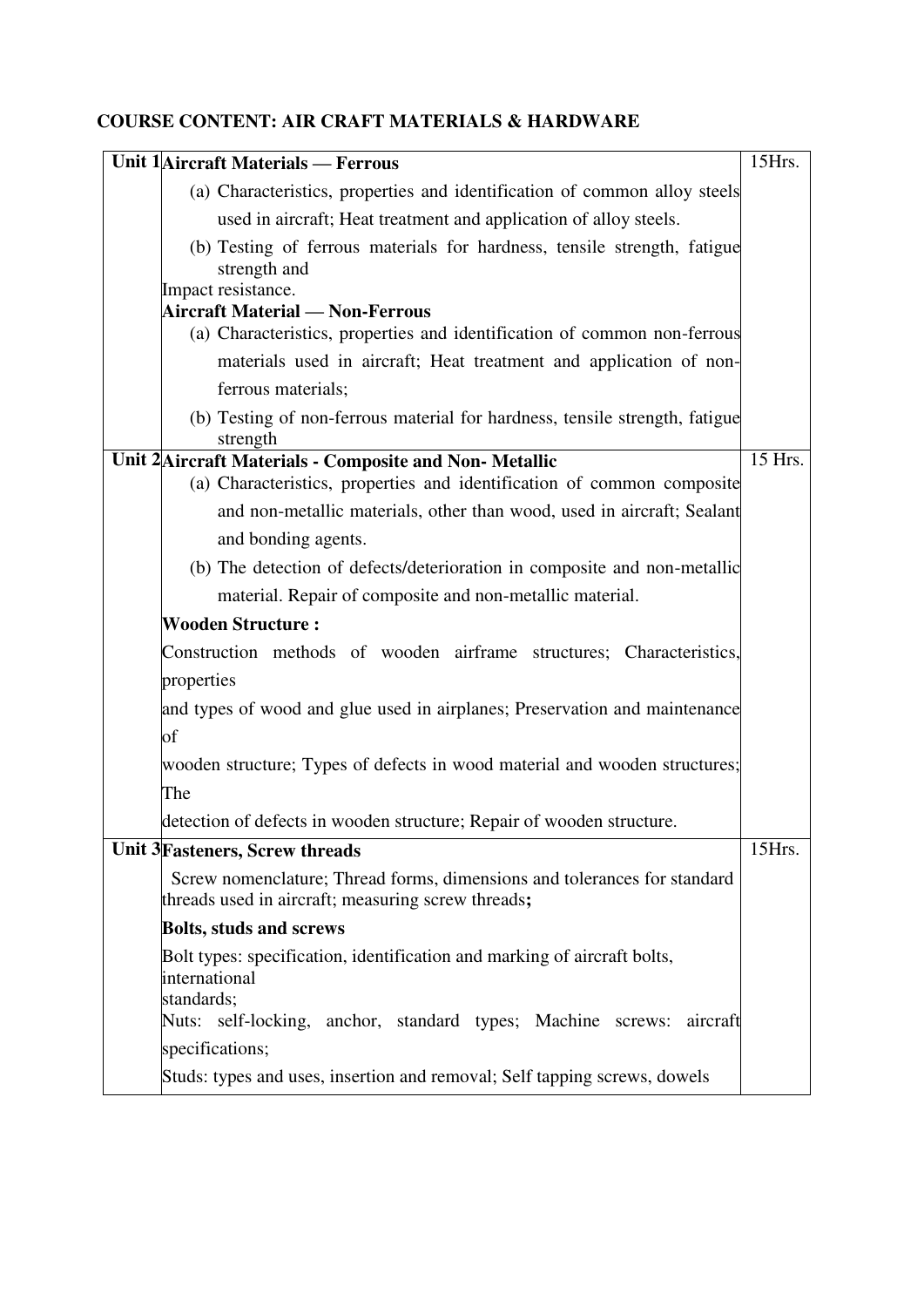| Unit 4 Locking devices                                                                                             | 15 Hrs. |
|--------------------------------------------------------------------------------------------------------------------|---------|
| Tab and spring washers, locking plates, split pins, palnuts, wire locking,                                         |         |
| quick                                                                                                              |         |
| release fasteners, keys, circlips, and cotter pins and techniques.                                                 |         |
| <b>Aircraft rivets</b>                                                                                             |         |
| Types of solid and blind rivets: specifications and identification, heat                                           |         |
| treatment.                                                                                                         |         |
| <b>Riveting</b>                                                                                                    |         |
| Riveted joints, rivet spacing and pitch; Tools used for riveting and<br>dimpling;<br>Inspection of riveted joints. |         |
|                                                                                                                    |         |

# **Text Book & Reference Books:**

Aircraft handbook FAA ( AC 65-15 A ) Civil Aircraft Inspection Procedures (CAIP 459-Part I, Basic) Airframe & Powerplant Mechanics (General Handbook EA-AC 65-9A) FAA Aircraft Materials & Processes by Titterton Machine Drawing by AC Parkinson Advanced Composites (EA-358) by Cindy Foreman Electricity,CAIP 562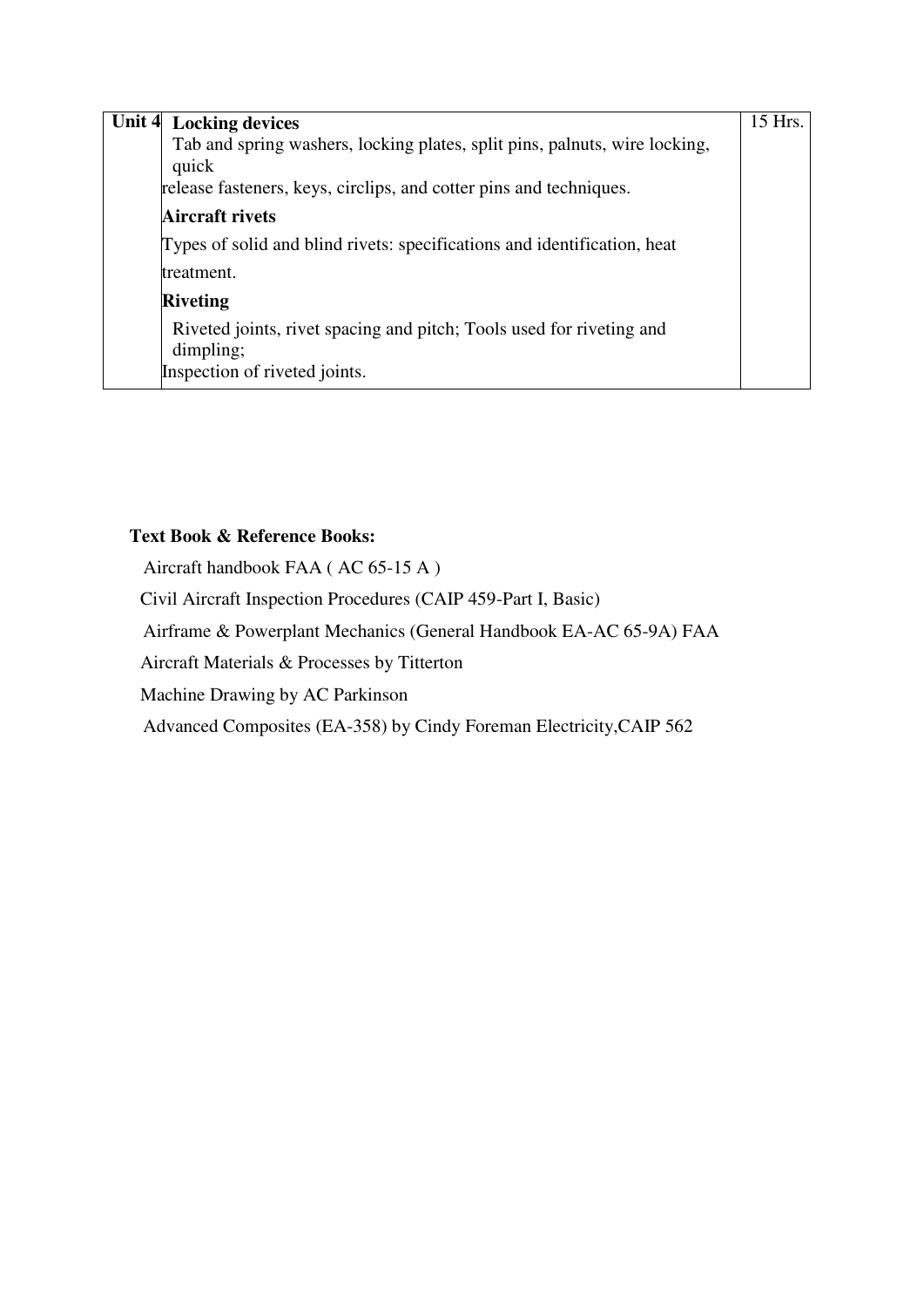# **LIST OF PRACTICALS**

- 1 Testing of Non -Ferrous materials for hardness, tensile , Fatigue strength
- 2 Testing of ferrous materials for hardness, tensile , Fatigue strength
- 3 Identification of the characteristics and properties of common composite and nonmetallic materials other than wood, used in aircraft
- 4 Detection of defects/deterioration in composite and nonmetallic material.
- 5 Identification of the characteristics and properties of common types of wood and glue used in aircraft.
- 6 Identification and detection of defects in wood material and wooden structures.
- 7 Simple repair of composite and non-metallic materials and structures
- 8 Inspection and Repair of wooden structures.
- 9 Identification of the characteristics and properties of common fabrics and adhesives used in wooden structure aircraft
- 10 Identification of defects and Repair of fabric covering.
- 11 Use of basic tools and equipment for: cutting, forming and joining commonly used materials.
- 12 Identification of Aircraft metallic materials
- 13 Identification of aircraft non-materials used on aircraft
- 14 Identification of various rivets and use of any one riveting technique
- 15 Identification of various fasteners and locking devices used in aircraft.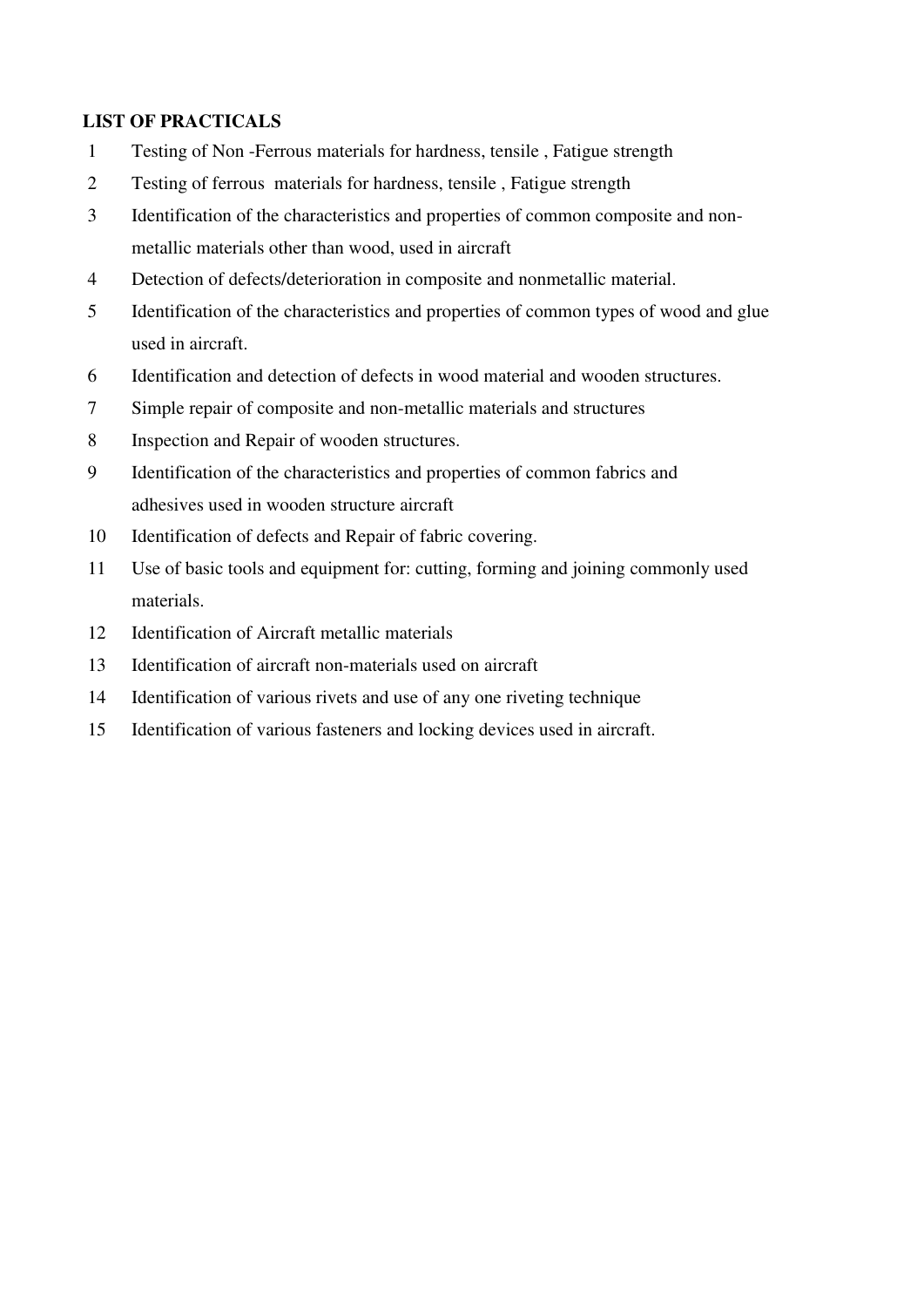|         |                             | <b>Subject: Human Factors</b> |                |                                                  |                                                            |                                              |                                              |              |  |
|---------|-----------------------------|-------------------------------|----------------|--------------------------------------------------|------------------------------------------------------------|----------------------------------------------|----------------------------------------------|--------------|--|
|         | Program: B. Sc (Honours) AM |                               |                |                                                  | <b>Subject Code:AM0233</b><br>Semester: II                 |                                              |                                              |              |  |
|         |                             |                               |                |                                                  |                                                            |                                              |                                              |              |  |
|         | <b>Teaching Scheme</b>      |                               |                |                                                  | <b>Examination Evaluation Scheme</b>                       |                                              |                                              |              |  |
|         |                             |                               |                | <b>University</b><br><b>Theory</b><br>Examinatio | <b>University</b><br><b>Practical</b><br><b>Examinatio</b> | Continuou<br>s Internal<br><b>Evaluation</b> | Continuou<br>s Internal<br><b>Evaluation</b> | <b>Total</b> |  |
| Lecture | <b>Tutorial</b>             | <b>Practical</b>              | <b>Credits</b> | n                                                | n                                                          | $(CIE)$ -<br><b>Theory</b>                   | $(CIE)$ -<br><b>Practical</b>                |              |  |
| 5       |                             | 0                             | 6              | 16/40                                            | 0                                                          | 24/60                                        | 0                                            | 100          |  |

- 1. Study about human performance and limitations
- 2. Study about various factors with social psychology.
- 3. Factors affecting the performance of human.
- 4. Study about physical environment.
- 5. Study about human error.
- **6.** Study about hazards in the workplace

### **Course outcomes:**

- CO 1: Describe various Human performance and limitations. [BT-2]
- CO 2: Analyze various factors related with Social Psychology. [BT-4]
- CO 3: Justify factors affecting the performance in work place or area. [BT-5]
- CO 4: Explain human error models and theories. [BT-2]
- CO 5: Define 'Murphy's' law. [BT-1]
- CO 6: List Human Error in the Maintenance Environment. [BT-1]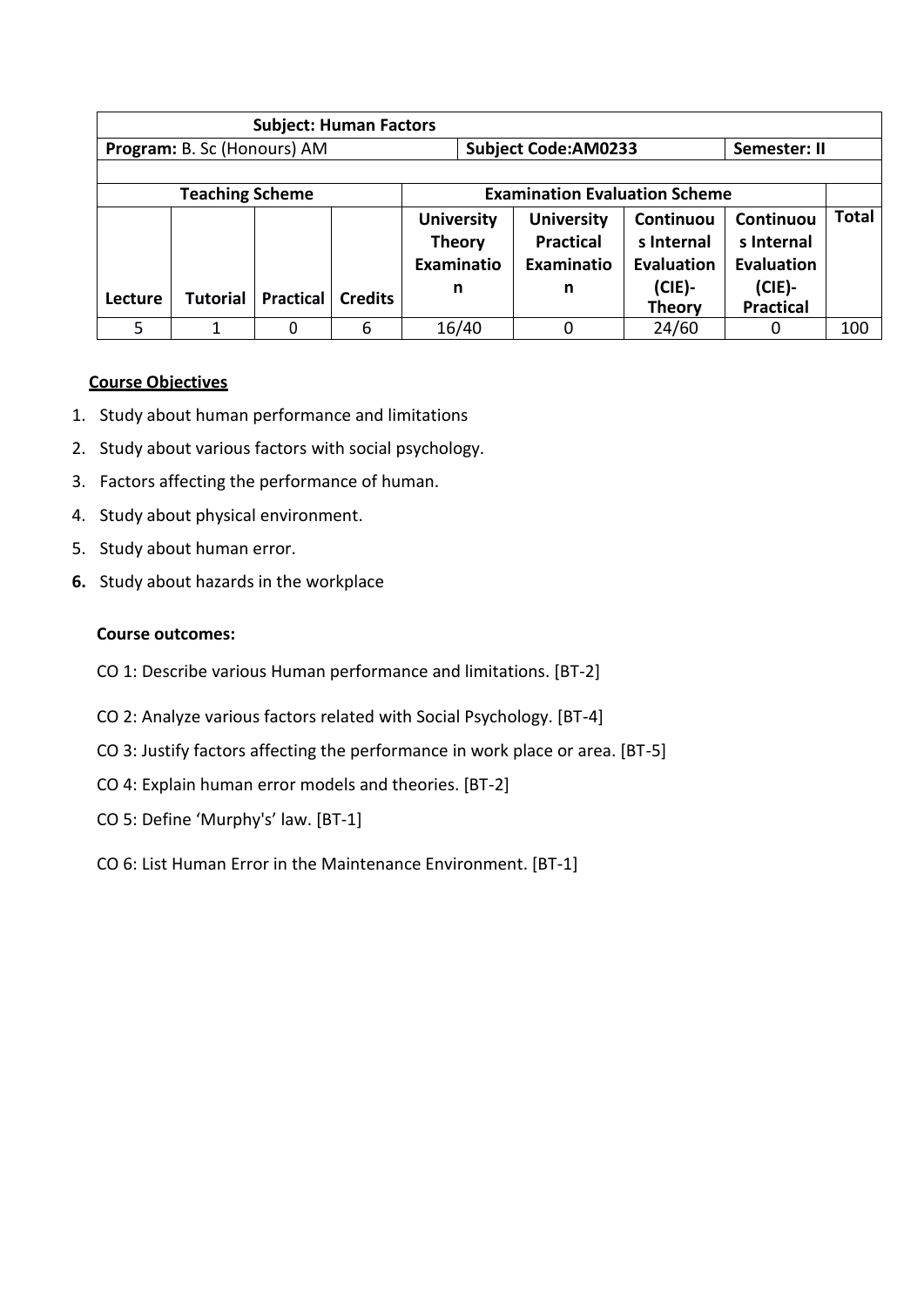| General                                                                            |
|------------------------------------------------------------------------------------|
| The need to take human factors into account; Incidents attributable to             |
| human                                                                              |
| factors/human error; 'Murphy's' law.                                               |
| <b>Human Performance and Limitations</b>                                           |
| Vision; Hearing; Information processing; Attention and perception;                 |
| Memory;                                                                            |
| Claustrophobia and physical access.                                                |
| <b>Social Psychology</b>                                                           |
| Responsibility: individual and group; Motivation and de-motivation; Peer           |
| pressure; 'Culture' issues; Team working; Management, supervision                  |
| and                                                                                |
| leadership                                                                         |
| <b>Factors Affecting Performance</b>                                               |
| Fitness/health; Stress: domestic and work related; Time pressure and               |
| deadlines;                                                                         |
| Workload: overload and under-load; Sleep and fatigue, shiftwork;                   |
| Alcohol,                                                                           |
| medication, drug abuse.                                                            |
| <b>Physical Environment</b>                                                        |
| Noise and fumes; Illumination; Climate and temperature; Motion and                 |
| vibration;                                                                         |
| Working environment.                                                               |
| <b>Tasks</b>                                                                       |
| Physical work; Repetitive tasks; Visual inspection; Complex systems.               |
| Communication                                                                      |
| Within and between teams; Work logging and recording; Keeping up to                |
| date,                                                                              |
| currency;                                                                          |
| Dissemination of information.<br><b>Human Error</b>                                |
|                                                                                    |
| Error models and theories; Types of error in maintenance tasks;<br>Implications of |
| errors (i.e. accidents); Avoiding and managing errors.                             |
| <b>Hazards in the Workplace</b>                                                    |
| Recognising and avoiding hazards; Dealing with emergencies.                        |
| Human Factors in Aircraft Maintenance and Inspection                               |
| Human Factors - Aircraft Maintenance and Inspection;                               |
| Contemporary                                                                       |
| Maintenance Problems; the SHEL Model; the Reason Model; Human Error                |
|                                                                                    |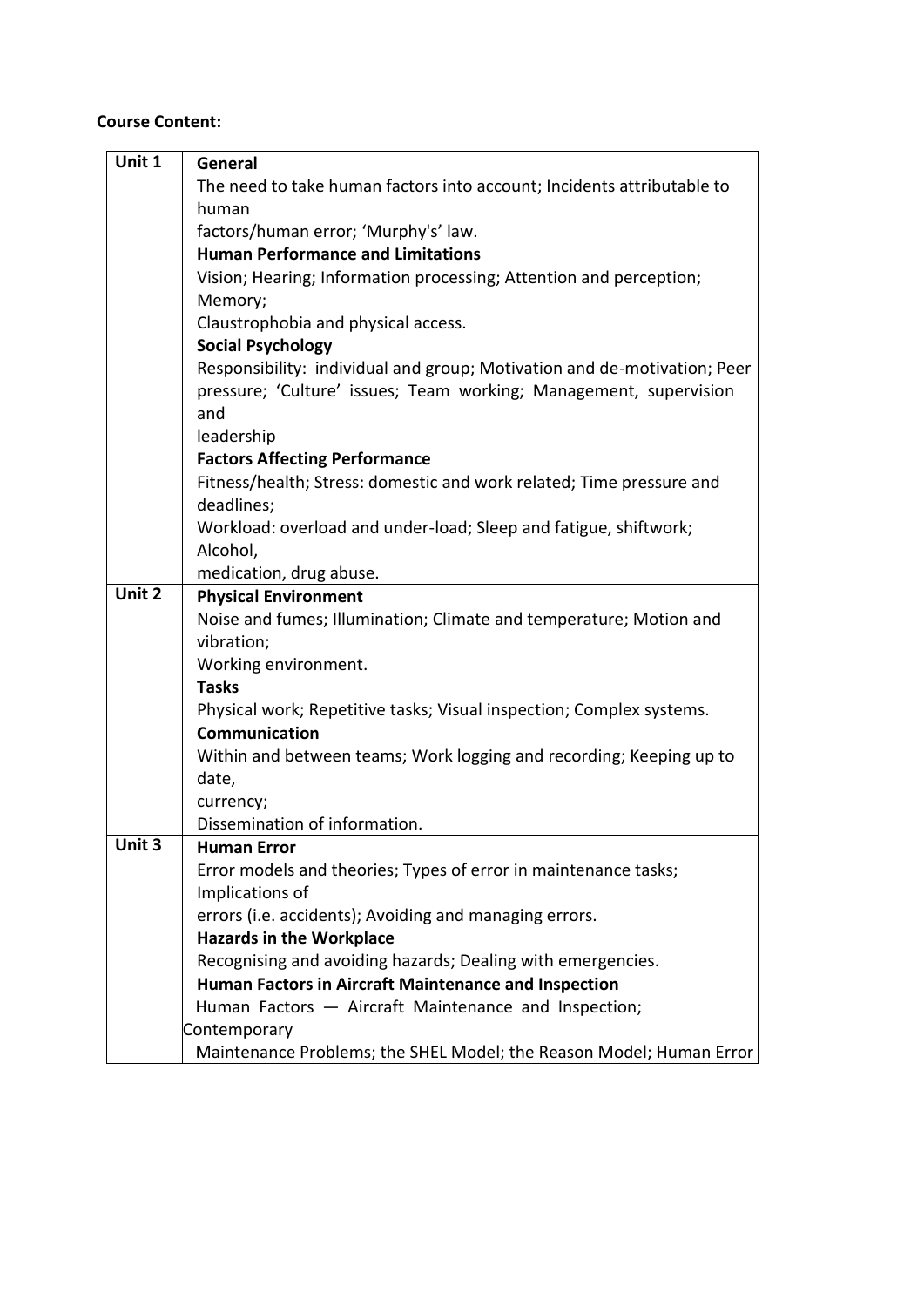| Unit 4 | Human Error in Aircraft Maintenance and Inspection (an organizational<br>perspective) |
|--------|---------------------------------------------------------------------------------------|
|        | Human Factors Issues Affecting Aircraft Maintenance and Dirty                         |
|        | Dozen;                                                                                |
|        | Information Exchange and Communication; Training; Aircraft                            |
|        | Maintenance                                                                           |
|        | <b>Technician Facilities and Work Environment</b>                                     |
|        | <b>Teams and Organizational Issues in Aircraft Maintenance</b>                        |
|        | Team Work; Job Design; Reward Systems; Selection and Staffing; Training               |
|        | <b>Automation and Advanced Technology System</b>                                      |
|        | Automation and Computerization; Advanced Job Aid Tools                                |
|        | <b>Error Prevention, Considerations and Strategies</b>                                |

### **Text & Reference Books:**

CAP 715 - An Introduction to Aircraft Maintenance Engineering Human Factors for JAR 66, Civil Aviation Authority, UK.

CAP 718 - Human Factors in Aircraft Maintenance and Inspection, Civil Aviation Authority, UK.

FAA-H-8083-30 - Aircraft Maintenance Technician Handbook - General, US

Department of Transportation, Federal Aviation Administration ICAO Doc 9806

## **Tutorial : Human Factors**

- **1** Application of Human Factors in development of Aircraft Maintenance Programme and Inspection Schedule
- **2** Application of Human Factors in Aircraft Maintenance Planning and Execution
- **3** Application of Human Factors in Aircraft Maintenance
- **4** Detail study of Murphy's' law.
- **5** To study Shel Model
- **6** Study of Dirty Dozen
- **7** Stress Management in Aircraft Maintenance environment
- **8** To study human behavior in performing aircraft inspection in adverse weather conditions.
- **9** Develop procedure and environment for aircraft inspection for error prevention, considerations and strategies.
- **10** Study of social impact on aircraft maintenance engineer.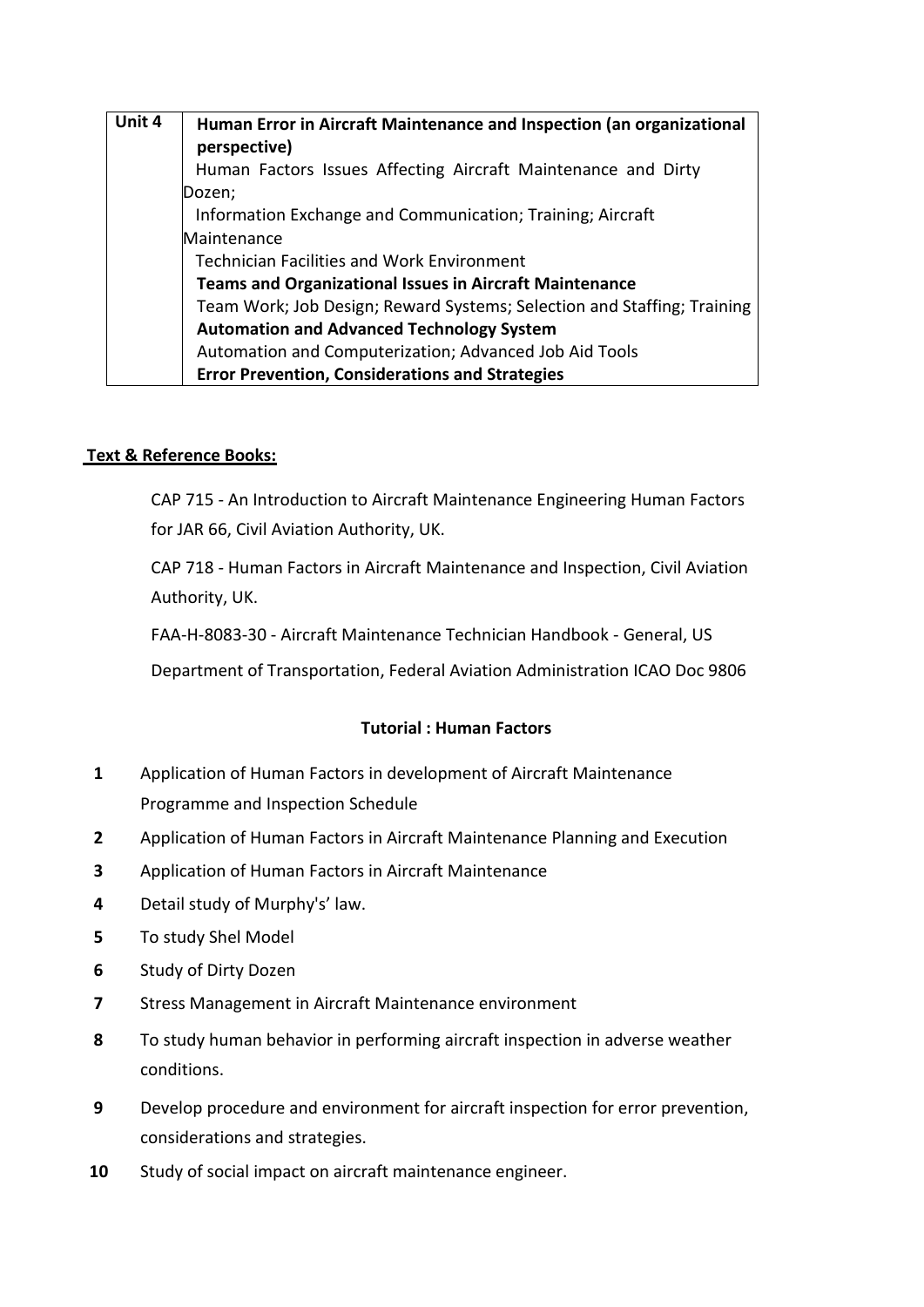| <b>Subject: Electronic Fundamentals and Digital Techniques 1</b> |  |                                       |   |                    |                                      |                   |                   |              |  |
|------------------------------------------------------------------|--|---------------------------------------|---|--------------------|--------------------------------------|-------------------|-------------------|--------------|--|
| Subject Code: AM0234<br>Program: B. Sc (Honours) AM              |  |                                       |   |                    |                                      |                   | Semester: II      |              |  |
|                                                                  |  |                                       |   |                    |                                      |                   |                   |              |  |
|                                                                  |  | <b>Teaching Scheme</b>                |   |                    | <b>Examination Evaluation Scheme</b> |                   |                   |              |  |
|                                                                  |  |                                       |   | <b>University</b>  | <b>University</b>                    | <b>Continuous</b> | <b>Continuous</b> | <b>Total</b> |  |
|                                                                  |  |                                       |   | <b>Theory</b>      | <b>Practical</b>                     | <b>Internal</b>   | <b>Internal</b>   |              |  |
|                                                                  |  |                                       |   | <b>Examination</b> | <b>Examination</b>                   | <b>Evaluation</b> | <b>Evaluation</b> |              |  |
|                                                                  |  |                                       |   |                    |                                      | $(CIE)$ -         | $(CIE)$ -         |              |  |
| Lecture                                                          |  | <b>Tutorial   Practical   Credits</b> |   |                    |                                      | <b>Theory</b>     | <b>Practical</b>  |              |  |
| 4                                                                |  | 4                                     | 6 | 16/40              | 16/40                                | 24/60             | 24/60             | 200          |  |

- 1. Study about Semiconductor devices.
- 2. Study about Transistors & Integrated Circuit.
- 3. Study about PCB & servomechanism.
- 4. Study about microprocessor & Fiber optic.

## **Course outcomes:**

- CO 1: Explain different types of electronic components. [BT-2]
- CO 2: Calculate the values of various components for different parameters. [BT-3]
- CO 3: Integration of various components with ICs for implementation in practical circuits. [BT-6]
- CO 4: Analyze circuits for valuation of their corresponding outputs. [BT-4]
- CO 5: Define basic components according to their use and application. [BT-1]
- CO 6: Describe basic function of microprocessor. [BT-2]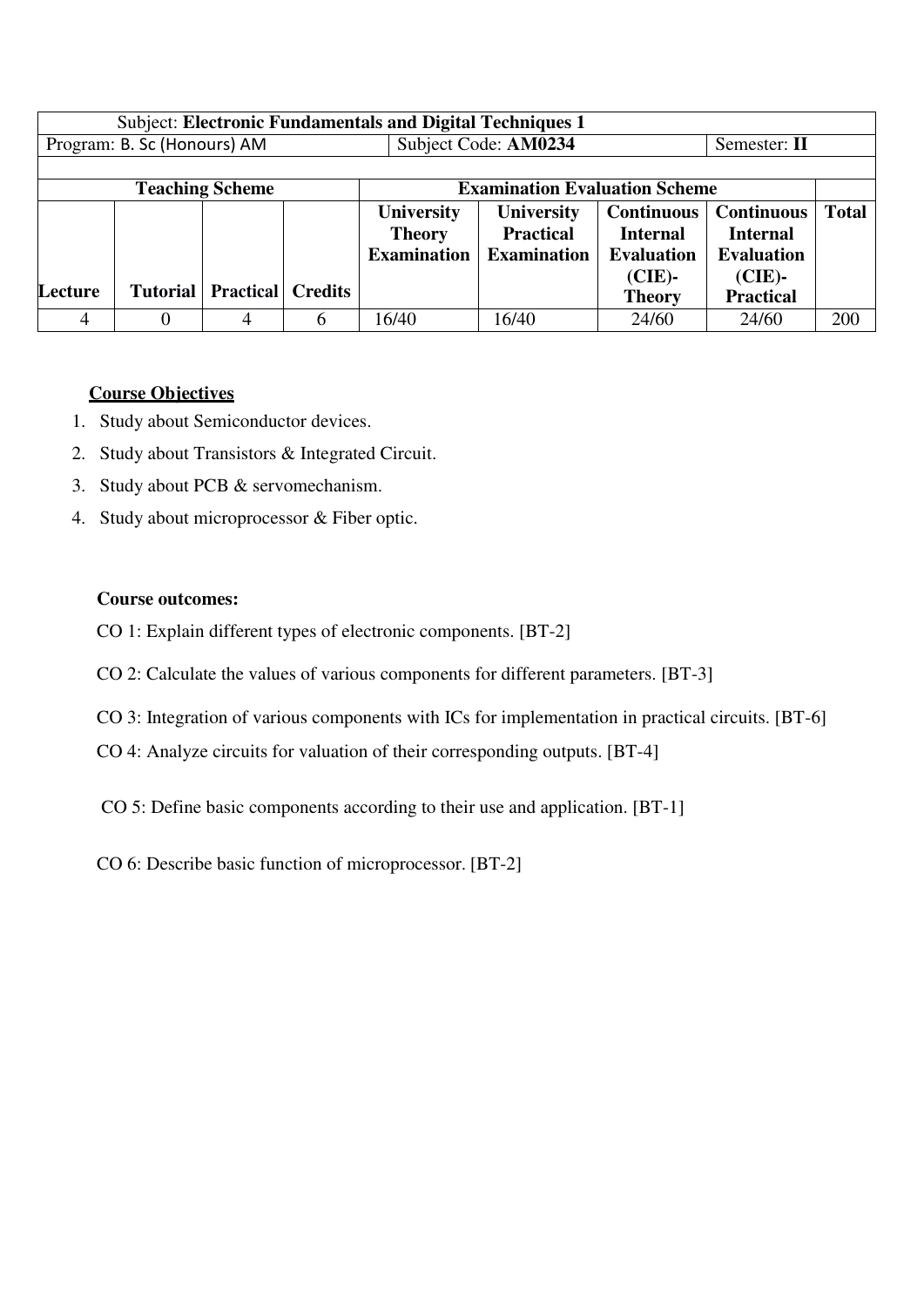| Unit | <b>Semiconductors</b>                                                                                                                           | 15 Hrs  |
|------|-------------------------------------------------------------------------------------------------------------------------------------------------|---------|
| 1    | Diode symbols; Diode characteristics and properties; Diodes in series and                                                                       |         |
|      | parallel;                                                                                                                                       |         |
|      | Main characteristics and use of silicon controlled rectifiers (thyristors), light                                                               |         |
|      | emitting diode, photo conductive diode, varistor, rectifier diodes; Functional                                                                  |         |
|      | testing of diodes.                                                                                                                              |         |
|      | Materials, electron configuration, electrical properties; P and N type materials:                                                               |         |
|      | effects of impurities on conduction, majority and minority characters; PN                                                                       |         |
|      | junction<br>in a semiconductor, development of a potential across a PN junction in                                                              |         |
|      | unbiased,                                                                                                                                       |         |
|      | forward biased and reverse biased conditions; Operation and function of diodes                                                                  |         |
|      | in                                                                                                                                              |         |
|      | the following circuits: clippers, clampers, full and half wave rectifiers, bridge                                                               |         |
|      | rectifiers, voltage doublers and triplers; Detailed operation and characteristics of                                                            |         |
|      | the following devices: silicon controlled rectifier (thyristor), light emitting                                                                 |         |
|      | diode,                                                                                                                                          |         |
|      | Shottky diode, photo conductive diode, varactor diode, varistor, rectifier diodes,                                                              |         |
|      | Zener diode.                                                                                                                                    |         |
| Unit | <b>Transistors</b>                                                                                                                              | 15 Hrs. |
| 2    | Transistor symbols; Component description and orientation; Transistor                                                                           |         |
|      | characteristics and properties.<br>Construction and operation of PNP and NPN transistors; Base, collector and                                   |         |
|      | emitter configurations; Testing of transistors. Basic appreciation of other                                                                     |         |
|      | transistor                                                                                                                                      |         |
|      | types and their uses. Application of transistors: classes of amplifier (A, B, C);                                                               |         |
|      | Simple circuits including: bias, decoupling, feedback and stabilization;                                                                        |         |
|      | Multistage circuit principles: cascades, push-pull, oscillators, multi-vibrators,                                                               |         |
|      | flip-                                                                                                                                           |         |
|      | flop circuits.                                                                                                                                  |         |
|      | <b>Integrated Circuits:</b>                                                                                                                     |         |
|      | Description and operation of logic circuits and linear circuits/operational                                                                     |         |
|      | amplifiers.                                                                                                                                     |         |
|      | Description and operation of logic circuits and linear circuits; Introduction to<br>operation and function of an operational amplifier used as: |         |
|      | differentiator, voltage follower, comparator; Operation and amplifier stages                                                                    |         |
|      | connecting methods: resistive capacitive, inductive (transformer), inductive                                                                    |         |
|      | resistive (IR), direct;                                                                                                                         |         |
|      | Advantages and disadvantages of positive and negative feedback                                                                                  |         |
|      | Operation and use of encoders and decoders., functions of encoders type. Uses                                                                   |         |
|      | of                                                                                                                                              |         |
|      | medium, large and very large scale integration.                                                                                                 |         |
|      | differentiator, voltage follower, comparator; Operation and amplifier stages                                                                    |         |
| Unit | <b>Printed Circuit Boards</b>                                                                                                                   | 15 Hrs. |
| 3    | Description and use of printed circuit boards.                                                                                                  |         |
|      | <b>Servomechanisms</b><br>Understanding of the following terms: Open and closed loop systems, feedback,                                         |         |
|      | follow up, analogue transducers; Principles of operation and use of the                                                                         |         |
|      |                                                                                                                                                 |         |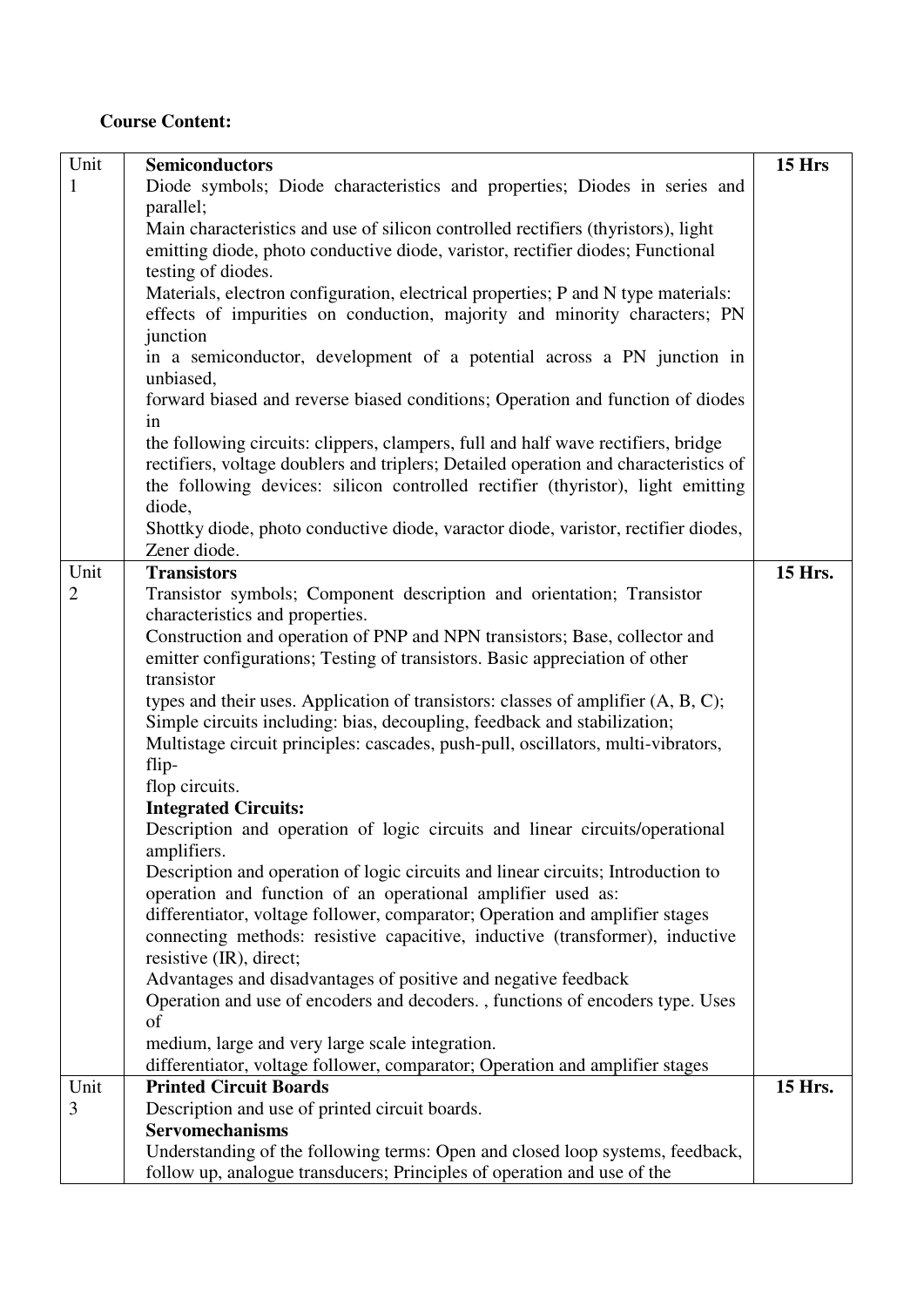|                | following<br>synchro system components/features: resolvers, differential, control and torque,<br>transformers, inductance and capacitance transmitters.<br>Understanding of the following terms: Open and closed loop, follow up,<br>servomechanism, analogue, transducer, null, damping, feedback, dead band; |         |
|----------------|----------------------------------------------------------------------------------------------------------------------------------------------------------------------------------------------------------------------------------------------------------------------------------------------------------------|---------|
|                | Construction operation and use of the following synchro system components:                                                                                                                                                                                                                                     |         |
|                | resolvers, differential, control and torque, E and I transformers, inductance                                                                                                                                                                                                                                  |         |
|                | transmitters,<br>Servomechanism defects, reversal of synchro leads, hunting.                                                                                                                                                                                                                                   |         |
| Unit           | <b>Numbering Systems</b>                                                                                                                                                                                                                                                                                       | 15 Hrs. |
| $\overline{4}$ | Numbering systems: binary, octal and hexadecimal; Demonstration of                                                                                                                                                                                                                                             |         |
|                | conversions                                                                                                                                                                                                                                                                                                    |         |
|                | between the decimal and binary, octal and hexadecimal systems and vice versa.                                                                                                                                                                                                                                  |         |
|                | <b>Data Conversion</b>                                                                                                                                                                                                                                                                                         |         |
|                | Analogue Data, Digital Data; Operation and application of analogue to digital,<br>and                                                                                                                                                                                                                          |         |
|                | digital to analogue converters, inputs and outputs, limitations of various types.                                                                                                                                                                                                                              |         |
|                | <b>Data Buses:</b>                                                                                                                                                                                                                                                                                             |         |
|                | Operation of data buses in aircraft systems, including knowledge of ARINC and<br>other specifications.                                                                                                                                                                                                         |         |
|                | <b>Logic Circuits</b>                                                                                                                                                                                                                                                                                          |         |
|                | (a) Identification of common logic gate symbols, tables and equivalent circuits;<br>Applications used for aircraft systems, schematic diagrams.<br>(b) Interpretation of logic diagrams.                                                                                                                       |         |
|                | Microprocessors:                                                                                                                                                                                                                                                                                               |         |
|                | Functions performed and overall operation of a microprocessor;                                                                                                                                                                                                                                                 |         |
|                | Basic operation of each of the following microprocessor elements: control and<br>processing unit, clock, register, arithmetic logic unit.                                                                                                                                                                      |         |
|                | <b>Fiber optic:</b>                                                                                                                                                                                                                                                                                            |         |
|                | Advantages and disadvantages of fiber optic data transmission over electrical<br>wire.                                                                                                                                                                                                                         |         |
|                | propagation; Fiber optic data bus; Fiber optic related terms; Terminations;<br>Couplers, control terminals, remote terminals; Application of fiber optics in<br>aircraft systems.                                                                                                                              |         |

# **Text & Reference Books**

Basic Electronics-Bemard Grob

Digital Fundamentals by Malvino and Leech

Principles of Electronics by V K Mehta

## **List of Practical :**

**<sup>1</sup>**Identification of basic electronic components ( diodes, transistors),digital

Multimeter, Function Generator and Oscilloscope

Practical on I-V Characteristics of (a) p-n junction Diode, and (b) Zener

**2**  diode.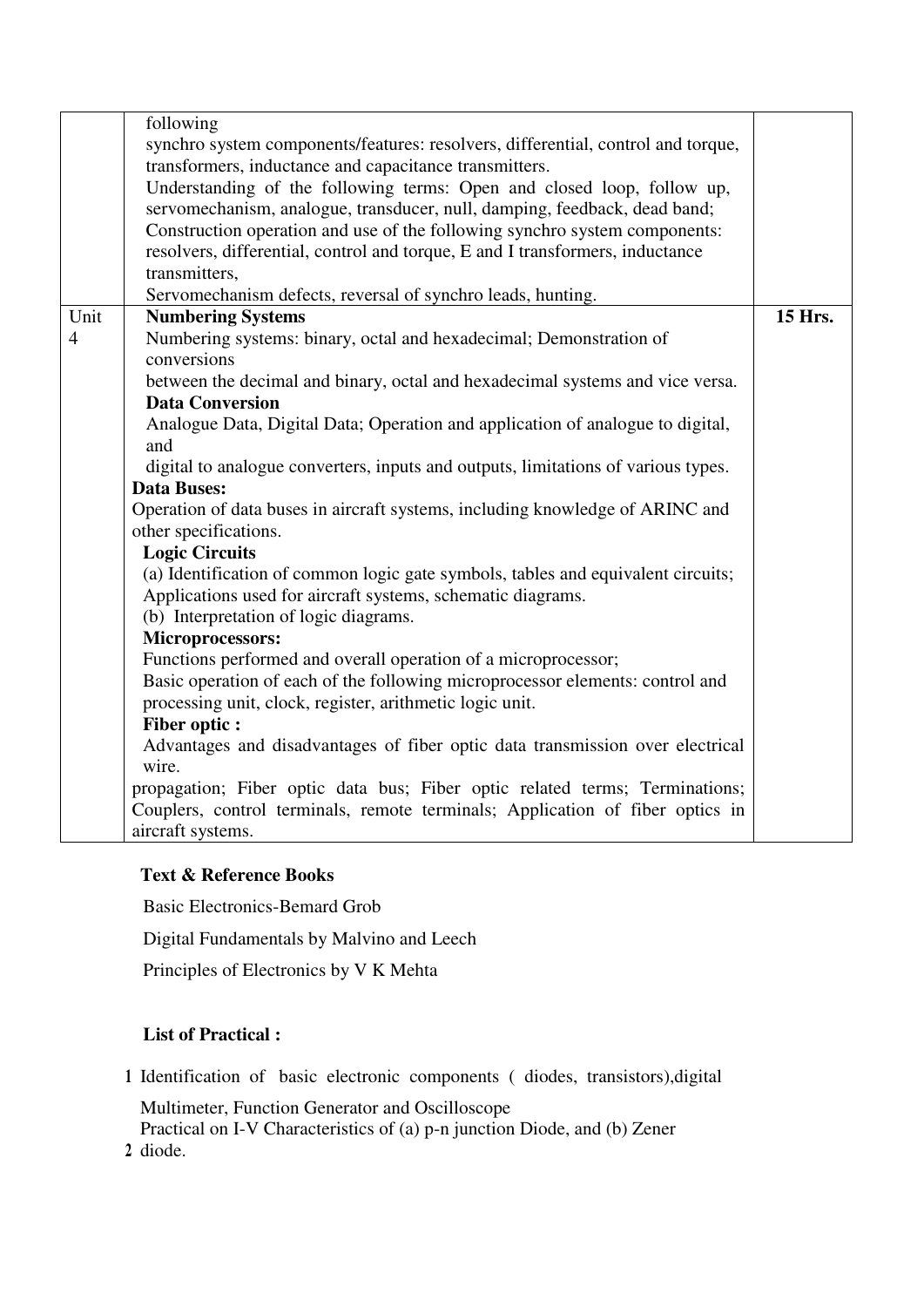- Study of Clipping and Clamping circuits
- Conversion of A C Voltage using (a) Half wave rectifier and (b) Full wave
- rectifier (FWR).
- Uses of basic electronic components ( diodes, transistors),digital Multimeter,

Function Generator and Oscilloscope

```
6 
for CE 
  Construct a model to study fixed Bias and Voltage divider bias configuration
```
transistor.

- Construct a model to study Single Stage CE amplifier of given gain.
- Construct a model to study correlation between different numbering systems.
- Construct a model to study digital to analogue converters.
- Construct a model to study typical data buses used in aircraft system.
- Functions performed and overall operation of a microprocessor.
- Demonstrate fiber optic data transmission over electrical wire propagation.
- Construct a Universal Gates and test.
- Construct a flip flop circuit using elementary gates.
- Construct a seven segment display driver.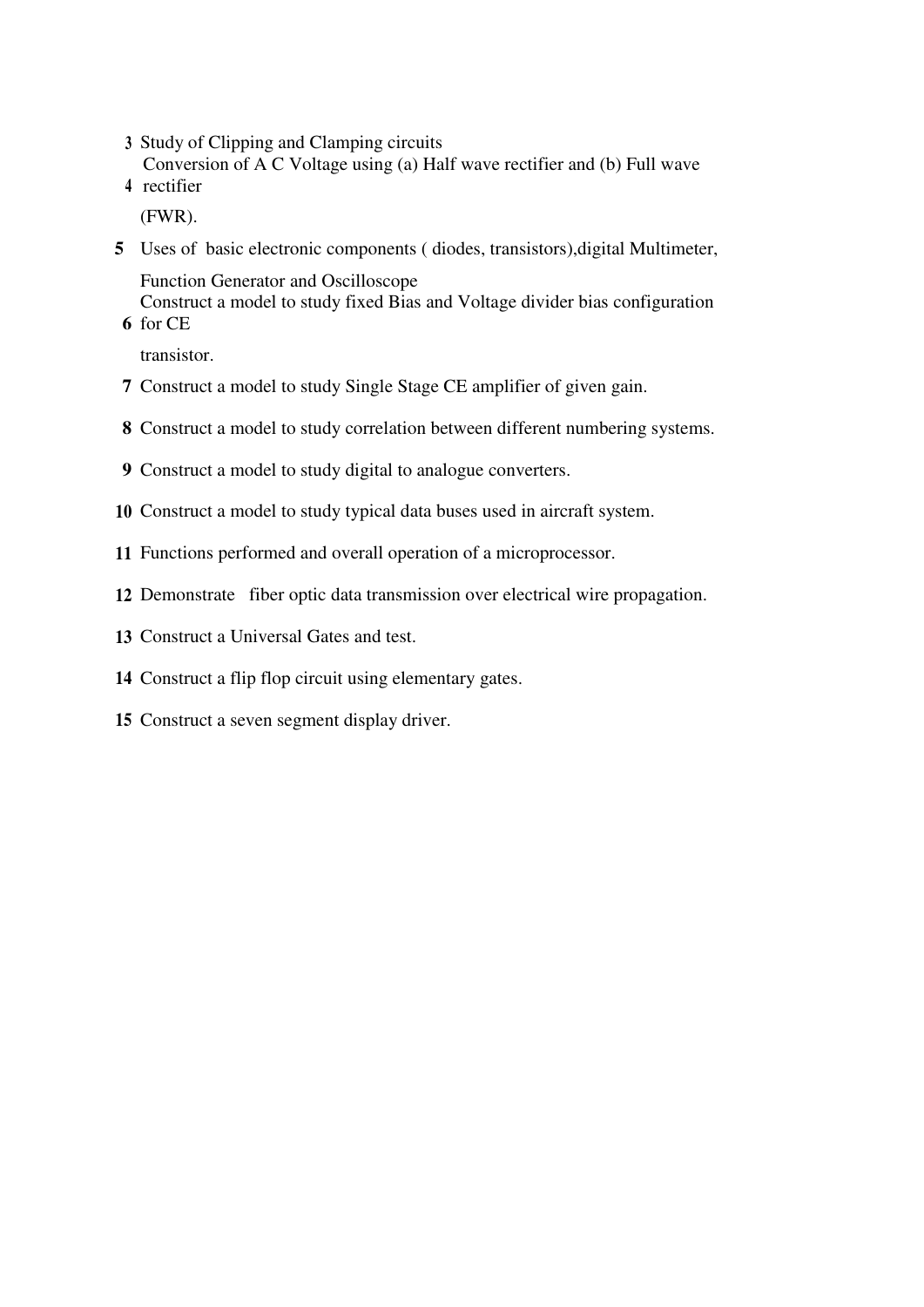| <b>Subject: Corrosion and NDT Techniques</b> |                 |           |                |                                      |                                       |                            |                               |       |  |  |
|----------------------------------------------|-----------------|-----------|----------------|--------------------------------------|---------------------------------------|----------------------------|-------------------------------|-------|--|--|
| Program: B. Sc (Honours) AM                  |                 |           |                | <b>Subject Code:AM0235</b>           |                                       |                            | Semester: II                  |       |  |  |
|                                              |                 |           |                |                                      |                                       |                            |                               |       |  |  |
| <b>Teaching Scheme</b>                       |                 |           |                | <b>Examination Evaluation Scheme</b> |                                       |                            |                               |       |  |  |
|                                              |                 |           |                | <b>University</b><br><b>Theory</b>   | <b>University</b><br><b>Practical</b> | Continuou<br>s Internal    | Continuou<br>s Internal       | Total |  |  |
|                                              |                 |           |                | Examinatio                           | Examinatio                            | <b>Evaluation</b>          | <b>Evaluation</b>             |       |  |  |
| Lecture                                      | <b>Tutorial</b> | Practical | <b>Credits</b> | n                                    | n                                     | $(CIE)$ -<br><b>Theory</b> | $(CIE)$ -<br><b>Practical</b> |       |  |  |
| 5                                            |                 | 0         | 6              | 16/40                                | 00                                    | 24/60                      | 00                            | 100   |  |  |

- 1. Study about corrosion theory.
- 2. Importance of NDT.
- 3. Effect of corrosion on metals.
- 4. Factors in corrosion control.
- 5. Corrosion removal techniques.
- 6. Corrosion damage & rework.

## **Course outcomes:**

1. Have a basic knowledge of surface NDE techniques which enables to carry out various inspection in accordance with the established procedures.

- 2. Calibrate the instrument and inspect for in-service damage in the components.
- 3. Differentiate various defect types and select the appropriate NDT methods for better evaluation.
- 4. Communicate their conclusions clearly to specialist and non-specialist audiences.
- 5. Document the testing and evaluation of the results for further analysis.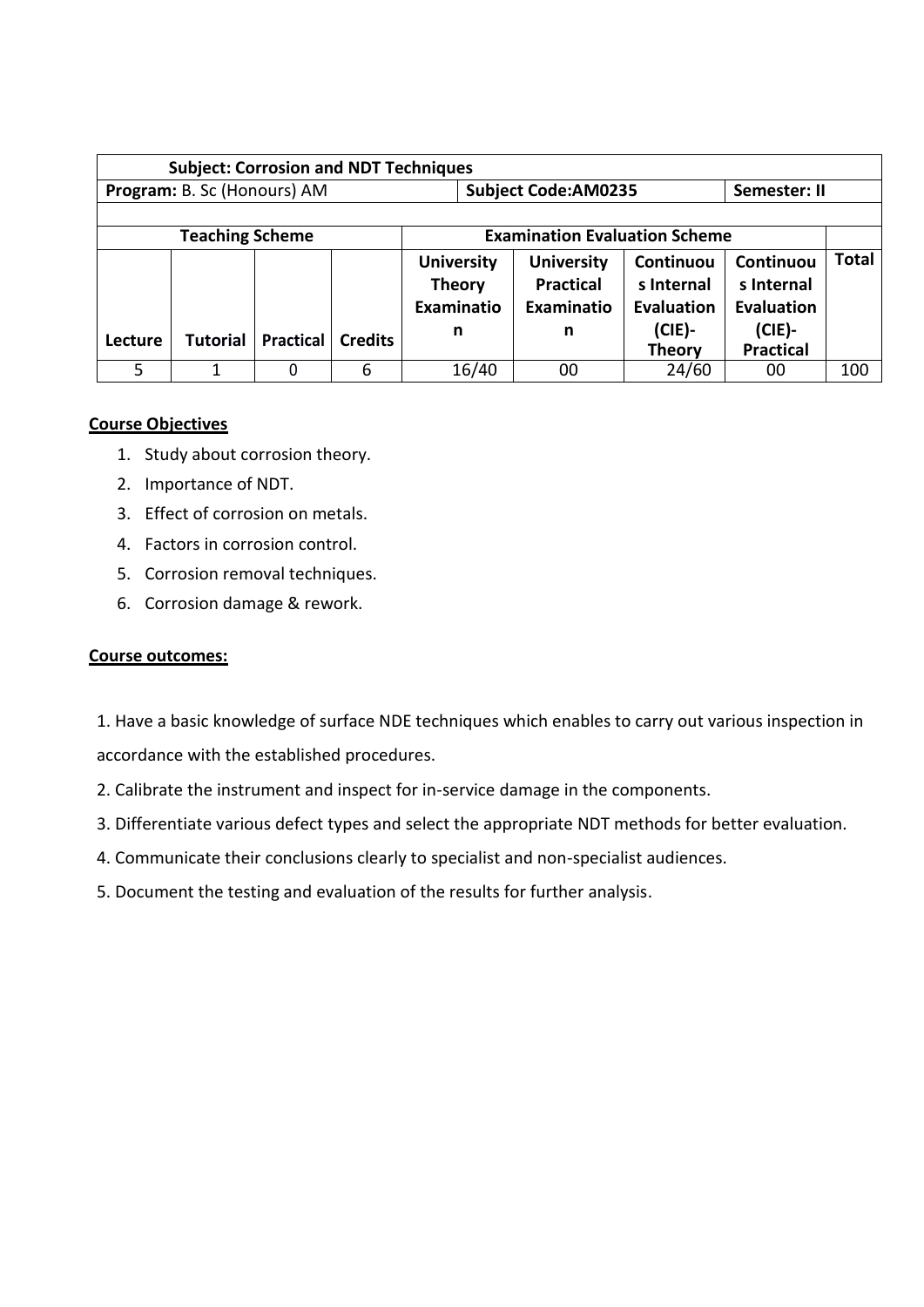| Unit 1 | Type of Corrosion, Corrosion Theory; General Development: Development of 15 Hrs.                                                                |                |  |  |  |  |  |
|--------|-------------------------------------------------------------------------------------------------------------------------------------------------|----------------|--|--|--|--|--|
|        | Corrosion, Factors influencing corrosion Forms of Corrosion, Corrosion and                                                                      |                |  |  |  |  |  |
|        | Mechanical Factors, Common Corrosive Agents Metallic Mercury Corrosion on                                                                       |                |  |  |  |  |  |
|        | Aluminium Alloys, Micro Organisms.                                                                                                              |                |  |  |  |  |  |
|        | Importance of NDT in quality assurance; Different types of non-destructive                                                                      |                |  |  |  |  |  |
|        | techniques to obtain information regarding size, location and orientation of                                                                    |                |  |  |  |  |  |
|        | damage or cracks. Visual inspection techniques coin tapping technique for                                                                       |                |  |  |  |  |  |
|        | composite structures and adhesive bonds.                                                                                                        |                |  |  |  |  |  |
|        | Ultrasonic testing (UT Level 1, 2), Radiography Inspection (RT Level 1, 2),                                                                     |                |  |  |  |  |  |
|        | Magnetic particle testing (MT Level 1, 2), Microwave testing, Pulse echo                                                                        |                |  |  |  |  |  |
|        | technique, pitch-catch technique, through transmission technique, A-scan, B-                                                                    |                |  |  |  |  |  |
|        | Scan, C-scan. Acoustic emission: Sources of acoustic emission in composites,                                                                    |                |  |  |  |  |  |
|        | peak amplitude, rise time during events, ring-down counts duration of events. X-                                                                |                |  |  |  |  |  |
|        | ray radiography: Absorption spectra, short wave length, X-ray for detection of<br>voids. Die penetration technique                              |                |  |  |  |  |  |
| Unit 2 | Liquid/Dye penetrant test (PT level 1, 2), Visual testing (VT-level 1, 2), Eddy 15 Hrs.                                                         |                |  |  |  |  |  |
|        | current testing (ET level 1, 2), Guided wave testing.                                                                                           |                |  |  |  |  |  |
|        |                                                                                                                                                 |                |  |  |  |  |  |
|        | TKY joints ultrasonic inspection, Basics of NDT, Metallurgy for non-                                                                            |                |  |  |  |  |  |
|        | metallurgists.                                                                                                                                  |                |  |  |  |  |  |
|        | Effects of Corrosion on Metals, Corrosion Prone Areas and Preventative                                                                          |                |  |  |  |  |  |
|        | Maintenance Battery Compartments and battery vent openings, Lavatories,                                                                         |                |  |  |  |  |  |
|        | Buffets and Galleys, Bilge Areas, Wheel wells and landing gear, External skin                                                                   |                |  |  |  |  |  |
|        | areas, Water entrapment areas, Engine Frontal Areas and cooling air vents,<br>Electronic package compartments.                                  |                |  |  |  |  |  |
| Unit 3 | Factors in corrosion control, preventative maintenance, frequency of inspection,                                                                | <b>15 Hrs.</b> |  |  |  |  |  |
|        | recommended depth of inspection, non-destructive inspection (NDI),                                                                              |                |  |  |  |  |  |
|        | Corrosion removal techniques, Standard methods, Preparations for rework, Paint                                                                  |                |  |  |  |  |  |
|        | removal, special techniques, fairing or blending reworked areas, chemical                                                                       |                |  |  |  |  |  |
|        | testing, chemical spot analysis of magnetic metals, surface treatment testing,                                                                  |                |  |  |  |  |  |
|        | chemical spot testing of non-magnetic metals, post identification cleaning and                                                                  |                |  |  |  |  |  |
|        | refinishing, mechanical corrosion removal by blasting.                                                                                          |                |  |  |  |  |  |
|        | Corrosion Damage and Rework Limits On Aluminium and Aluminium Alloys,                                                                           |                |  |  |  |  |  |
|        | Treatment, Processing Of Aluminium Surfaces, Repair, Corrosion Removal                                                                          |                |  |  |  |  |  |
|        | Corrosion damage and rework limits on Magnesium and Alloy treatment,                                                                            |                |  |  |  |  |  |
| Unit 4 | Processing of Aluminium surfaces, repair, corrosion removal<br>Corrosion damage and rework limits on Ferrous .Limits on Ferrous & Alloy 15 Hrs. |                |  |  |  |  |  |
|        | Treatment, Processing of Aluminium Surfaces, Repair, Corrosion Removal;                                                                         |                |  |  |  |  |  |
|        | Corrosion damages on composite material.                                                                                                        |                |  |  |  |  |  |
|        | Mercury spills/corrosion damage. Corrosion protection for agricultural aircraft.                                                                |                |  |  |  |  |  |